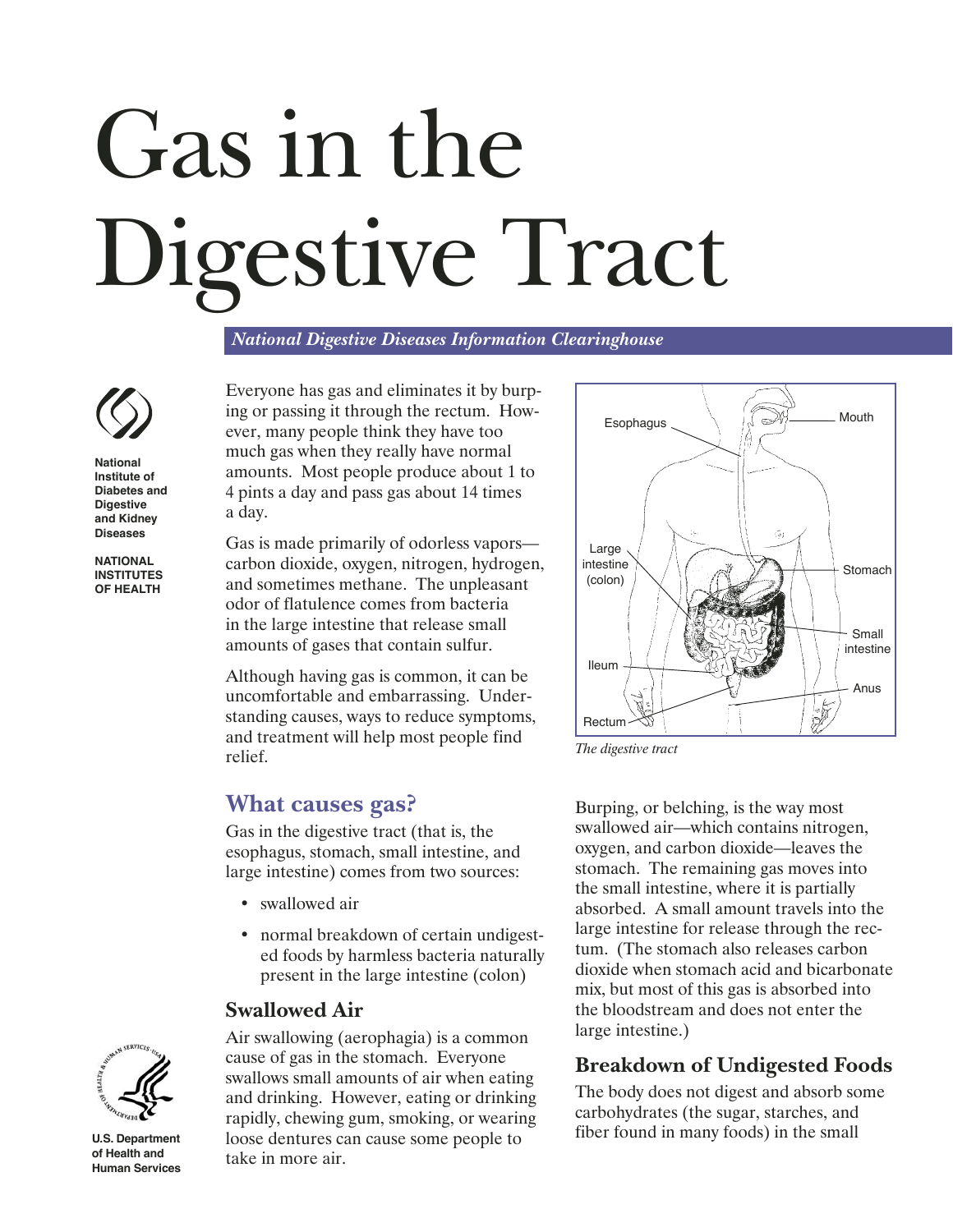intestine because of a shortage or absence of certain enzymes.

This undigested food then passes from the small intestine into the large intestine, where normal, harmless bacteria break down the food, producing hydrogen, carbon dioxide, and, in about one-third of all people, methane. Eventually these gases exit through the rectum.

People who make methane do not necessarily pass more gas or have unique symptoms. A person who produces methane will have stools that consistently float in water. Research has not shown why some people produce methane and others do not.

Foods that produce gas in one person may not cause gas in another. Some common bacteria in the large intestine can destroy the hydrogen that other bacteria produce. The balance of the two types of bacteria may explain why some people have more gas than others.

## **Which foods cause gas?**

Most foods that contain carbohydrates can cause gas. By contrast, fats and proteins cause little gas.

#### **Sugars**

The sugars that cause gas are raffinose, lactose, fructose, and sorbitol.

**Raffinose.** Beans contain large amounts of this complex sugar. Smaller amounts are found in cabbage, brussels sprouts, broccoli, asparagus, other vegetables, and whole grains.

**Lactose.** Lactose is the natural sugar in milk. It is also found in milk products, such as cheese and ice cream, and processed

foods, such as bread, cereal, and salad dressing. Many people, particularly those of African, Native American, or Asian background, normally have low levels of the enzyme lactase needed to digest lactose after childhood. Also, as people age, their enzyme levels decrease. As a result, over time people may experience increasing amounts of gas after eating food containing lactose.

**Fructose.** Fructose is naturally present in onions, artichokes, pears, and wheat. It is also used as a sweetener in some soft drinks and fruit drinks.

**Sorbitol.** Sorbitol is a sugar found naturally in fruits, including apples, pears, peaches, and prunes. It is also used as an artificial sweetener in many dietetic foods and sugarfree candies and gums.

#### **Starches**

Most starches, including potatoes, corn, noodles, and wheat, produce gas as they are broken down in the large intestine. Rice is the only starch that does not cause gas.

#### **Fiber**

Many foods contain soluble and insoluble fiber. Soluble fiber dissolves easily in water and takes on a soft, gel-like texture in the intestines. Found in oat bran, beans, peas, and most fruits, soluble fiber is not broken down until it reaches the large intestine, where digestion causes gas.

Insoluble fiber, on the other hand, passes essentially unchanged through the intestines and produces little gas. Wheat bran and some vegetables contain this kind of fiber.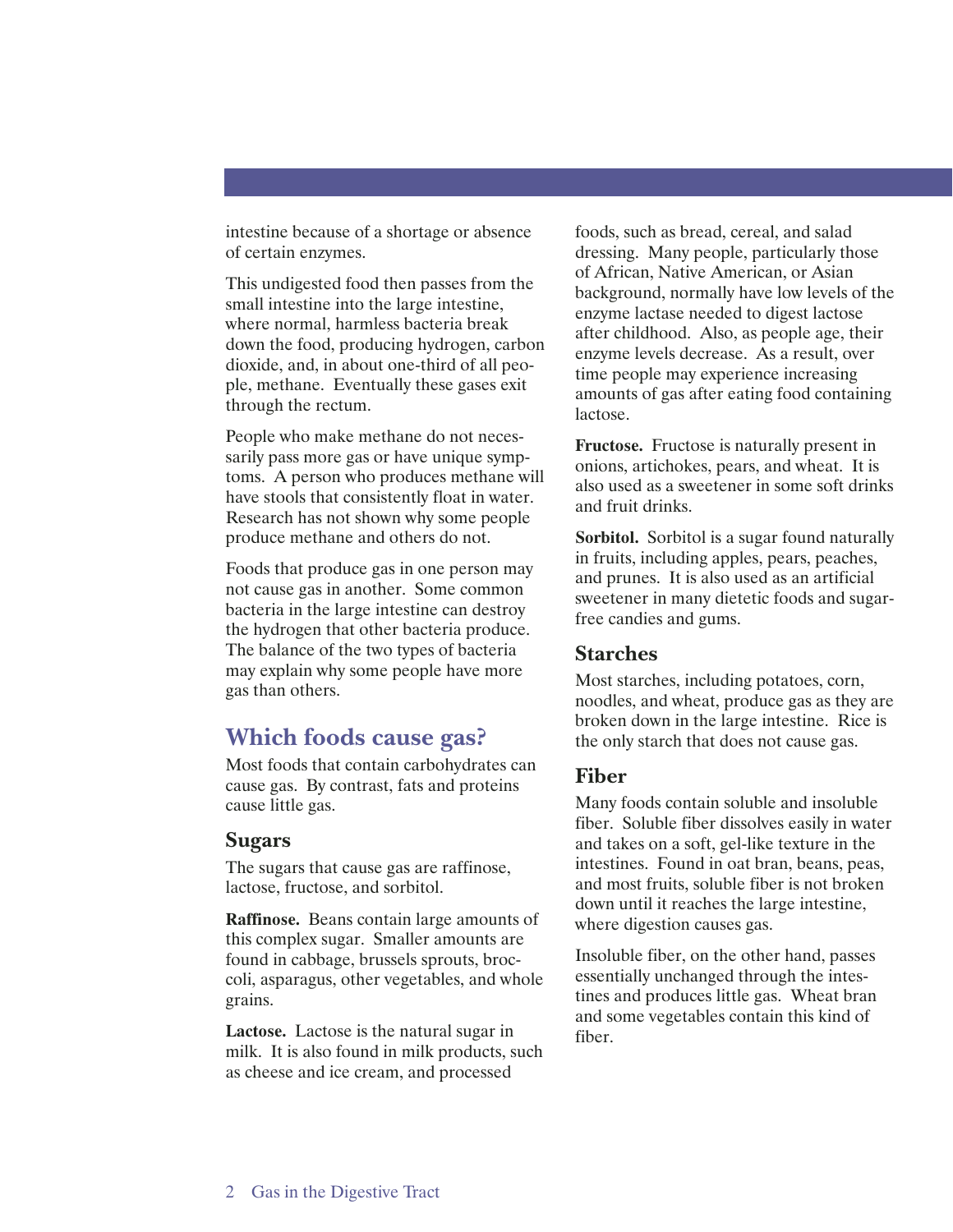## **What are some symptoms and problems of gas?**

The most common symptoms of gas are flatulence, abdominal bloating, abdominal pain, and belching. However, not everyone experiences these symptoms. The determining factors probably are how much gas the body produces, how many fatty acids the body absorbs, and a person's sensitivity to gas in the large intestine.

#### **Belching**

An occasional belch during or after meals is normal and releases gas when the stomach is full of food. However, people who belch frequently may be swallowing too much air and releasing it before the air enters the stomach.

Sometimes a person with chronic belching may have an upper GI disorder, such as peptic ulcer disease, gastroesophageal reflux disease (GERD), or gastroparesis.

Occasionally, some people believe that swallowing air and releasing it will relieve the discomfort of these disorders, and this person may intentionally or unintentionally develop a habit of belching to relieve discomfort.

Gas-bloat syndrome may occur after fundoplication surgery to correct GERD. The surgery creates a one-way valve between the esophagus and stomach that allows food and gas to enter the stomach but often prevents normal belching and the ability to vomit. It occurs in about 10 percent of people who have this surgery but may improve with time.

#### **Flatulence**

Another common complaint is passage of too much gas through the rectum (flatulence). However, most people do not realize that passing gas 14 to 23 times a day is normal. Too much gas may be the result of carbohydrate malabsorption.

# **Abdominal Bloating**

Many people believe that too much gas causes abdominal bloating. However, people who complain of bloating from gas often have normal amounts and distribution of gas. They actually may be unusually aware of gas in the digestive tract.

Doctors believe that bloating is usually the result of an intestinal disorder, such as irritable bowel syndrome (IBS). The cause of IBS is unknown, but may involve abnormal movements and contractions of intestinal muscles and increased pain sensitivity in the intestine. These disorders may give a sensation of bloating because of increased sensitivity to gas.

Any disease that causes intestinal obstruction, such as Crohn's disease or colon cancer, may also cause abdominal bloating. In addition, people who have had many operations, adhesions (scar tissue), or internal hernias may experience bloating or pain. Finally, eating a lot of fatty food can delay stomach emptying and cause bloating and discomfort, but not necessarily too much gas.

## **Abdominal Pain and Discomfort**

Some people have pain when gas is present in the intestine. When gas collects on the left side of the colon, the pain can be confused with heart disease. When the pain is on the right side of the colon, it may mimic gallstones or appendicitis.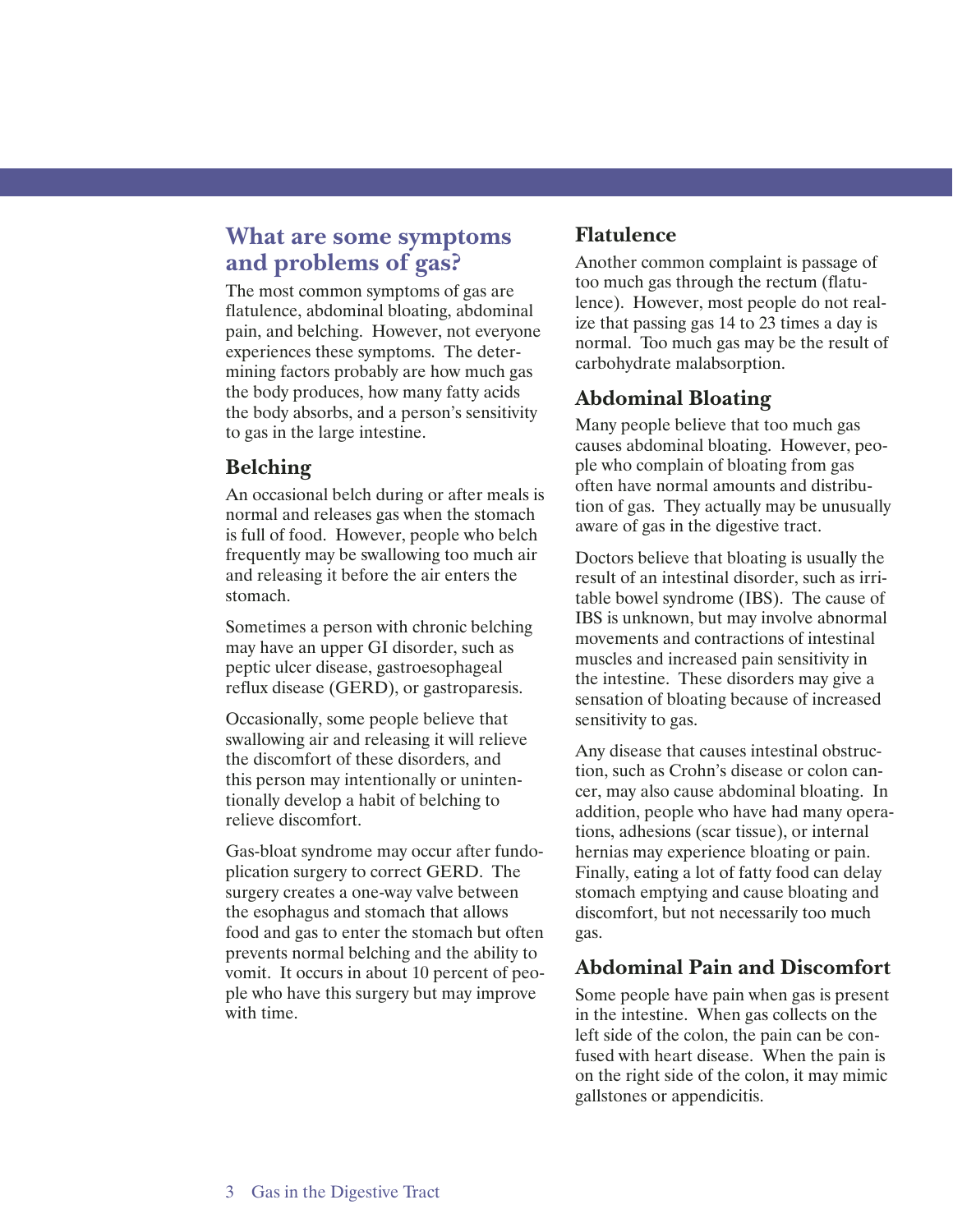# **What diagnostic tests are used?**

Because gas symptoms may be caused by a serious disorder, those causes should be ruled out. The doctor usually begins with a review of dietary habits and symptoms. The doctor may ask the patient to keep a diary of foods and beverages consumed for a specific time period.

If lactase deficiency is the suspected cause of gas, the doctor may suggest avoiding milk products for a period of time. A blood or breath test may be used to diagnose lactose intolerance.

In addition, to determine if someone produces too much gas in the colon or is unusually sensitive to the passage of normal gas volumes, the doctor may ask patients to count the number of times they pass gas during the day and include this information in a diary.

Careful review of diet and the amount of gas passed may help relate specific foods to symptoms and determine the severity of the problem.

Because the symptoms that people may have are so variable, the physician may order other types of diagnostic tests in addition to a physical exam, depending on the patient's symptoms and other factors.

# **How is gas treated?**

Experience has shown that the most common ways to reduce the discomfort of gas are changing diet, taking medicines, and reducing the amount of air swallowed.

#### **Diet**

Doctors may tell people to eat fewer foods that cause gas. However, for some people this may mean cutting out healthy foods,

such as fruits and vegetables, whole grains, and milk products.

Doctors may also suggest limiting high-fat foods to reduce bloating and discomfort. This helps the stomach empty faster, allowing gases to move into the small intestine.

Unfortunately, the amount of gas caused by certain foods varies from person to person. Effective dietary changes depend on learning through trial and error how much of the offending foods one can handle.

#### **Nonprescription Medicines**

Many nonprescription, over-the-counter medicines are available to help reduce symptoms, including antacids with simethicone. Digestive enzymes, such as lactase supplements, actually help digest carbohydrates and may allow people to eat foods that normally cause gas.

Antacids, such as Mylanta II, Maalox II, and Di-Gel, contain simethicone, a foaming agent that joins gas bubbles in the stomach so that gas is more easily belched away. However, these medicines have no effect on intestinal gas. Dosage varies depending on the form of medication and the patient's age.

The enzyme lactase, which aids with lactose digestion, is available in caplet and chewable tablet form without a prescription (Lactaid and Lactrase). Chewing lactase tablets just before eating helps digest foods that contain lactose. Also, lactose-reduced milk and other products are available at many grocery stores (Lactaid and Dairy Ease).

Beano, an over-the-counter digestive aid, contains the sugar-digesting enzyme that the body lacks to digest the sugar in beans and many vegetables. The enzyme comes in liquid and tablet form. Five drops are added per serving or one tablet is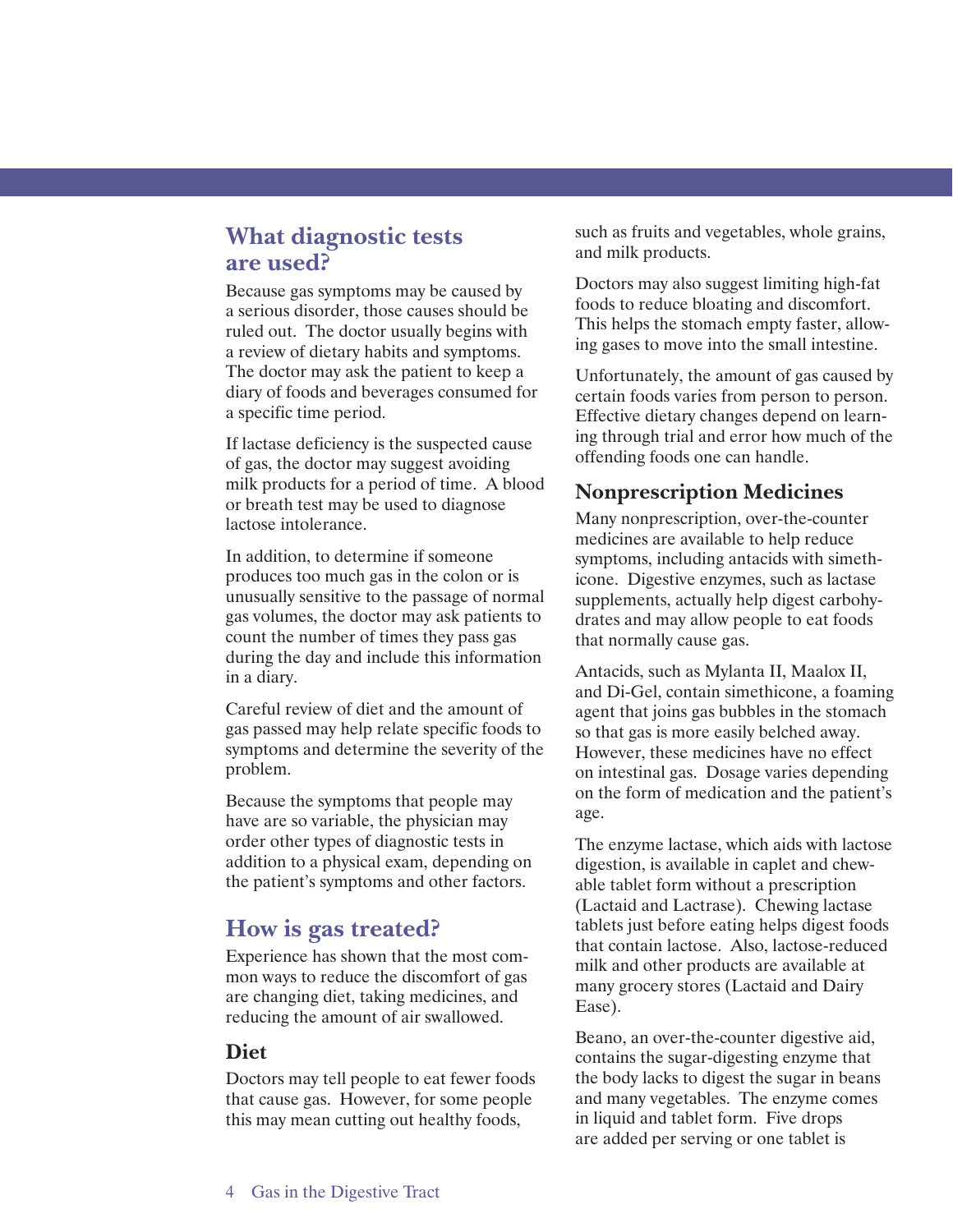swallowed just before eating to break down the gas-producing sugars. Beano has no effect on gas caused by lactose or fiber.

#### **Prescription Medicines**

Doctors may prescribe medicines to help reduce symptoms, especially for people with a disorder such as IBS.

## **Reducing Swallowed Air**

For those who have chronic belching, doctors may suggest ways to reduce the amount of air swallowed. Recommendations are to avoid chewing gum and to avoid eating hard candy. Eating at a slow pace and checking with a dentist to make sure dentures fit properly should also help.

# **Conclusion**

Although gas may be uncomfortable and embarrassing, it is not life-threatening. Understanding causes, ways to reduce symptoms, and treatment will help most people find some relief.

The U.S. Government does not endorse or favor any specific commercial product or company. Trade, proprietary, or company names appearing in this document are used only because they are considered necessary in the context of the information provided. If a product is not mentioned, the omission does not mean or imply that the product is unsatisfactory.

# **Points to Remember**

- Everyone has gas in the digestive tract.
- People often believe normal passage of gas to be excessive.
- Gas comes from two main sources: swallowed air and normal breakdown of certain foods by harmless bacteria naturally present in the large intestine.
- Many foods with carbohydrates can cause gas. Fats and proteins cause little gas.
- Foods that may cause gas include
	- beans
	- vegetables, such as broccoli, cabbage, brussels sprouts, onions, artichokes, and asparagus
	- fruits, such as pears, apples, and peaches
	- whole grains, such as whole wheat and bran
	- soft drinks and fruit drinks
- milk and milk products, such as cheese and ice cream, and packaged foods prepared with lactose, such as bread, cereal, and salad dressing
- foods containing sorbitol, such as dietetic foods and sugarfree candies and gums
- The most common symptoms of gas are belching, flatulence, bloating, and abdominal pain. However, some of these symptoms are often caused by an intestinal disorder, such as irritable bowel syndrome, rather than too much gas.
- The most common ways to reduce the discomfort of gas are changing diet, taking nonprescription medicines, and reducing the amount of air swallowed.
- Digestive enzymes, such as lactase supplements, actually help digest carbohydrates and may allow people to eat foods that normally cause gas.